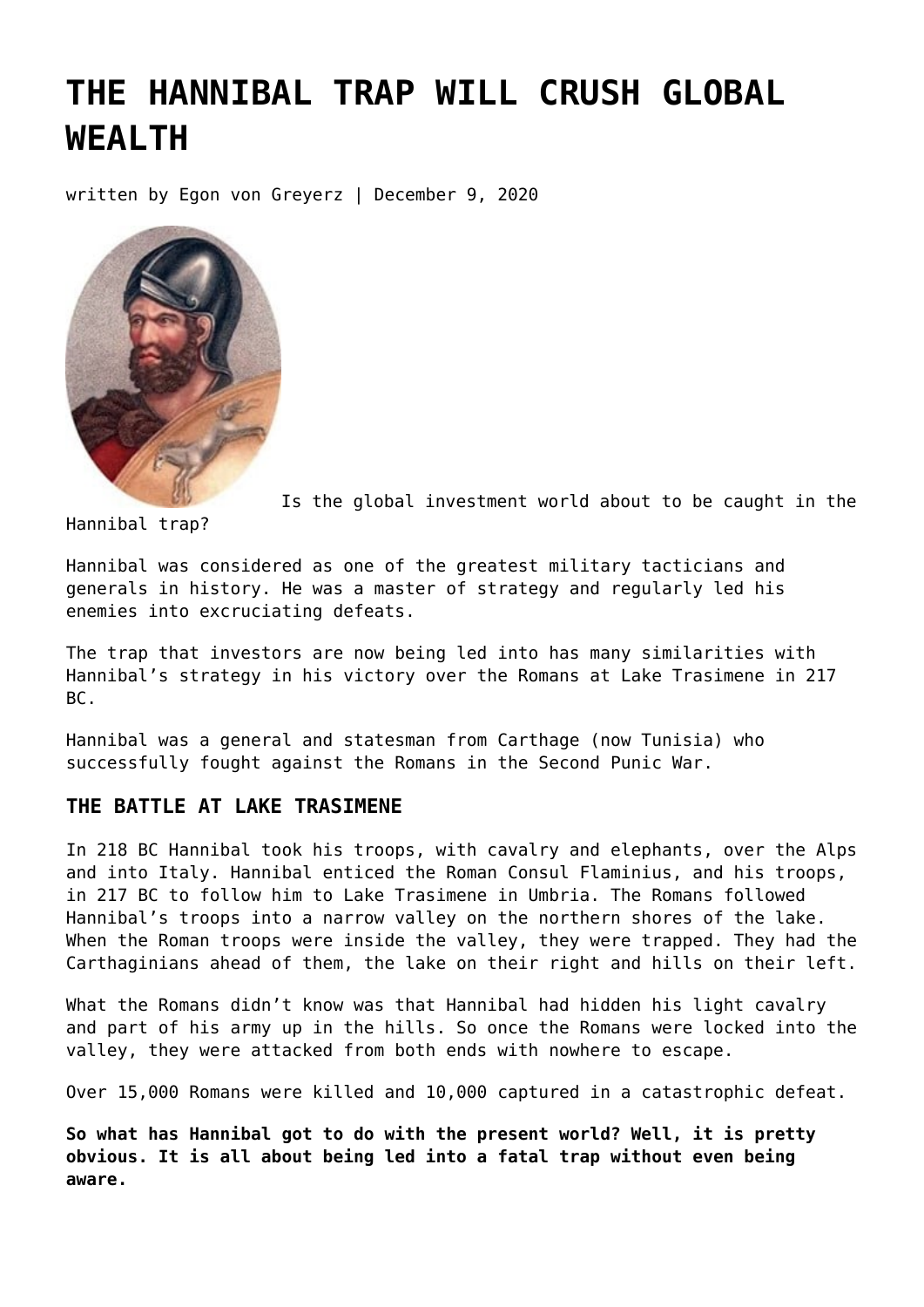#### **COVID ATTACKED AN ALREADY WEAKENED WORLD**

As we are approaching the end of an economic era in the world, anything that can go wrong will. The Coronavirus certainly fits that picture, since it could not have hit the world at a worse moment. Whether Covid-19 was accidentally or deliberately created by humans or just a product of nature, we will never learn.

What we do know is that Covid was like putting a match to a timebomb. The timebomb being a global financial system which is about to explode.

Major businesses in retail, leisure, travel, airlines are closing by the day and most won't open again. Globally, 100´s of thousand of small businesses have closed with devastating effects for their owners.

The coming depression will affect all levels of society.

#### **BILLIONAIRES WEALTH UP 70% IN THREE YEARS**

At the top of the global wealth pyramid, we have the biggest wealth trap in history. These are the 2,200 billionaires in the world. In the last three years their fortunes have swelled by a staggering 70% or \$4.2 trillion. Their total wealth is now \$10.2t.

**These billionaires are likely to lose at least 90% of their wealth, in real terms, in the next 5-10 years. But not a single one of them expects this to happen or prepares for it.**

As regards the number of millionaires in the world, the estimates vary between 13 and 46 million. Escalating house prices have clearly created a lot of extra millionaires.

#### **GLOBAL DEBT FUELS GLOBAL WEALTH**

Total global financial wealth is up almost 3x since 1990 from \$80 trillion to \$225t.

But this massive wealth accumulation is resting on a very weak foundation of debt.

It was only possible to treble wealth by, at the same time, more than trebling global debt from \$80t in 1990 to \$277t today.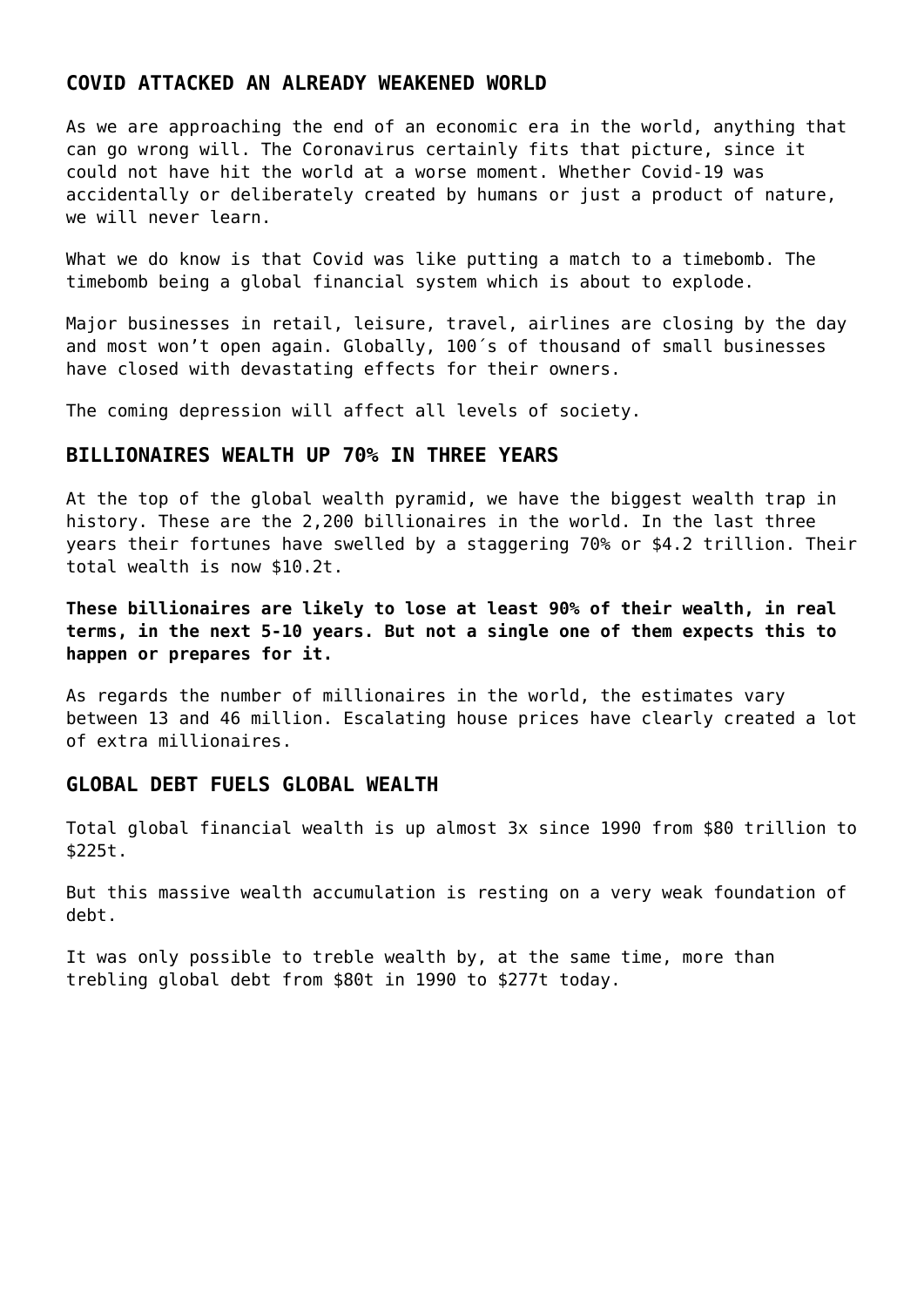## **GLOBAL WEALTH / DEBT**

| <b>DOLLAR</b><br><b>TRILLIONS</b>                  | 1990  | 2020   | <b>CHANGE</b><br>℀ |
|----------------------------------------------------|-------|--------|--------------------|
| <b>GLOBAL</b><br><b>FINANCIAL</b><br><b>WEALTH</b> | \$80T | \$225T | 181%               |
| <b>GLOBAL</b><br><b>DEBT</b>                       | \$80  | \$277  | 246%               |

# **BIGGEST WEALTH TRAP IN HISTORY**

So there we have it. The world hasn't created any net wealth. Instead **wealth has just been inflated artificially by credit creation and money printing of the same magnitude.**

I do realise that total global debt and global personal wealth is not quite like for like. Still it gives a very good indication how this additional wealth is created since 1990.

Yes, it was created by just simply printing money to the extent of \$200 trillion in the last 20 years!

**This is clearly the biggest wealth trap in history. Hannibal couldn't have done it better.**

**Billionaires, millionaires and ordinary investors have all been sucked into a honeypot believing that they have real wealth based on sound foundations.**

What they don't realise is that they will in the next few years be ambushed by what to them is an invisible enemy.

This will initially involve total debasement of the currency, whether it is dollars, euros, pounds or yen. No they can't all go down together against each other.

But they will all go down in real terms. Real terms means measured in the only money which has survived in history – GOLD.

The route there will not be straight forward. As currencies collapse, we will most likely first see hyperinflation. That could temporarily boost asset prices in nominal terms but certainly not in real terms.

There will also be an implosion of both the debt bubble and the asset bubbles in stocks, bonds and property.

#### **ROBBER BARRONS**

Robber Barrons were feudal lords in medieval Europe who robbed travellers and merchant ships.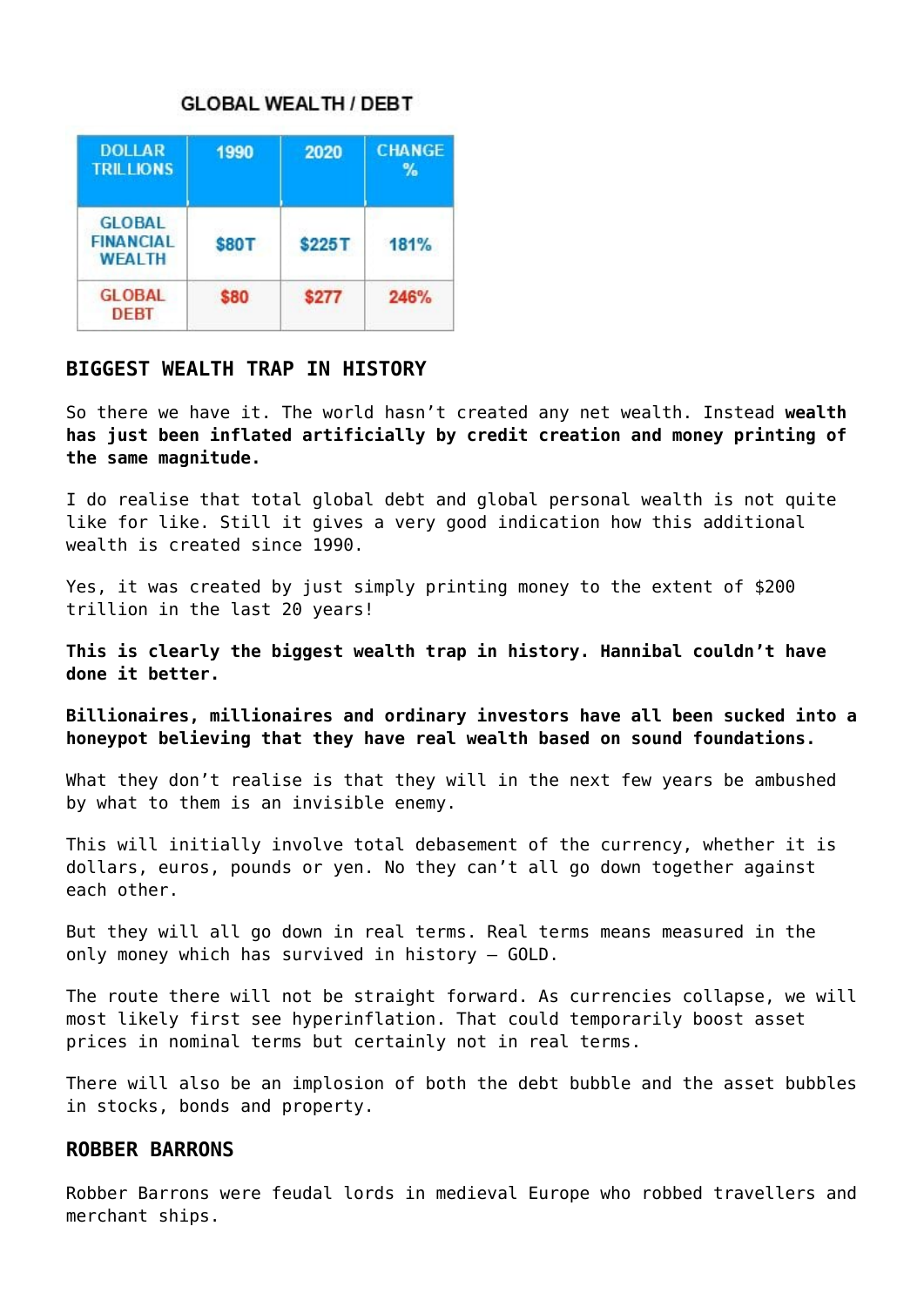The term Robber Barons was used from the 1860s for some of the entrepreneurs at the time. They used unscrupulous methods to acquire wealth, thus the term. Most of them started new industries that became dominant in their field.

They included Rockefeller (oil), Vanderbilt (railroads), Carnegie (steel), Ford (cars), Morgan (banking), and Astor (real estate).

Major fortunes were created by these Entrepreneurs and Rockefeller is still considered the wealthiest man in the world ever, adjusted for inflation. Interestingly, the sectors these millionaires were in are all major industries today except for railways.

The modern "Robber Barons" – Bezos, Gates, Musk, Zuckerberg and Buffet are in diversified areas like online retail, technology, car manufacturing and investments/finance.

#### **FANTASY VALUATIONS**

The big difference between the Robber Barrons in the late 19th century and today is how their wealth is measured.

**150 years ago valuations were conservative and price earnings ratios for public companies were normally below 10!**

Quick jump to today. Amazon has a p/e over 90, Microsoft & Facebook "only" in the 30s, and Tesla has a staggering p/e of 1,100!

#### **So on a historical basis, all of the biggest companies in the world today are grossly overvalued at p/e's of 32 to 1,100 !!**

This is what happens when governments and central banks primary economic strategy consists of creating money out of thin air and then these funds are used to support the stock market.

A major part of the \$150 trillion debt created since the Great Financial Crisis started in 2006 has stayed with the banks and not gone to consumers or industry.

Conveniently the money has reached investors and been invested in asset markets as I showed in the Debt/Asset table earlier in the this article.

#### **STOCKS ARE DRIVEN BY LIQUIDITY – NOT VALUE INVESTING**

Thus it is debt based liquidity which is primarily driving up asset markets. This is creating fantasy p/e's and valuations which has very little to do with the growth of industry and finance 150 years ago.

So back to Hannibal although he has been dead for 2200 years.

**We have major and potentially terminal problems in the financial system since September 2019. And we have a virus which has led to major parts of the world economy collapsing due to governments handling of this virus, But in spite of these massive problems, stock markets around the world are booming.**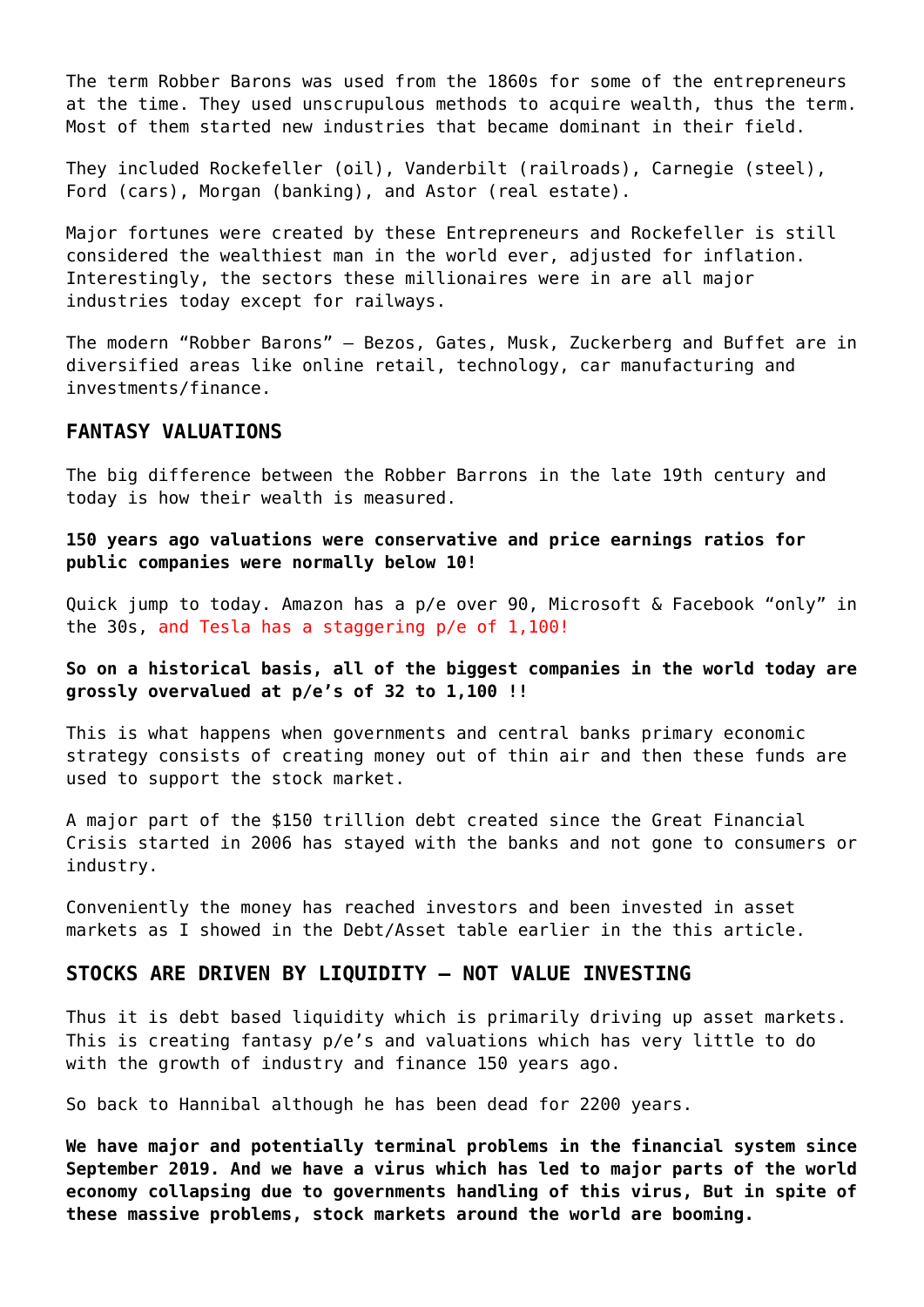#### **HANNIBAL TRAP**

We have probably not seen the end of the stock market explosion as I explained in a recent article on the coming [LIFTOFF & COLLAPSE](https://goldswitzerland.com/liftoff-collapse/). But at some point in the next few weeks or months, the market will burst.

Before this burst every investor, big or small, who has any spare liquidity must be sucked into the market just before the top.

**This is the Hannibal trap. Everybody must be hauled into the stocks at the top of the market.**

And then BANG! Just like Hannibal totally took the Romans by surprise, so will a violent stock market crash.

But this time it won't be like in March 2020 with a quick recovery. Yes, of course most investors will buy the dips. That will only increase the pain. Because the coming collapse will be the start of a secular bear market that could last 10 years or more.

#### **And just like Hannibal slaughtered the Romans, the coming bear market will slaughter investors.**

Investors could easily see all the bubble assets, stocks bonds and property decline by more than 90% in real terms. Again, real terms mean constant and stable purchasing power.

# **THE DOW WILL LOSE 97% IN REAL TERMS – GOLD**

The Dow/Gold ratio is today 15. In 1980 it was 1 to 1. The ratio topped in 1999 and the long term trend is now down as the chart below shows.

The target for the ratio is 0.5 to 1. This means that the Dow will lose 97% against Gold in coming years.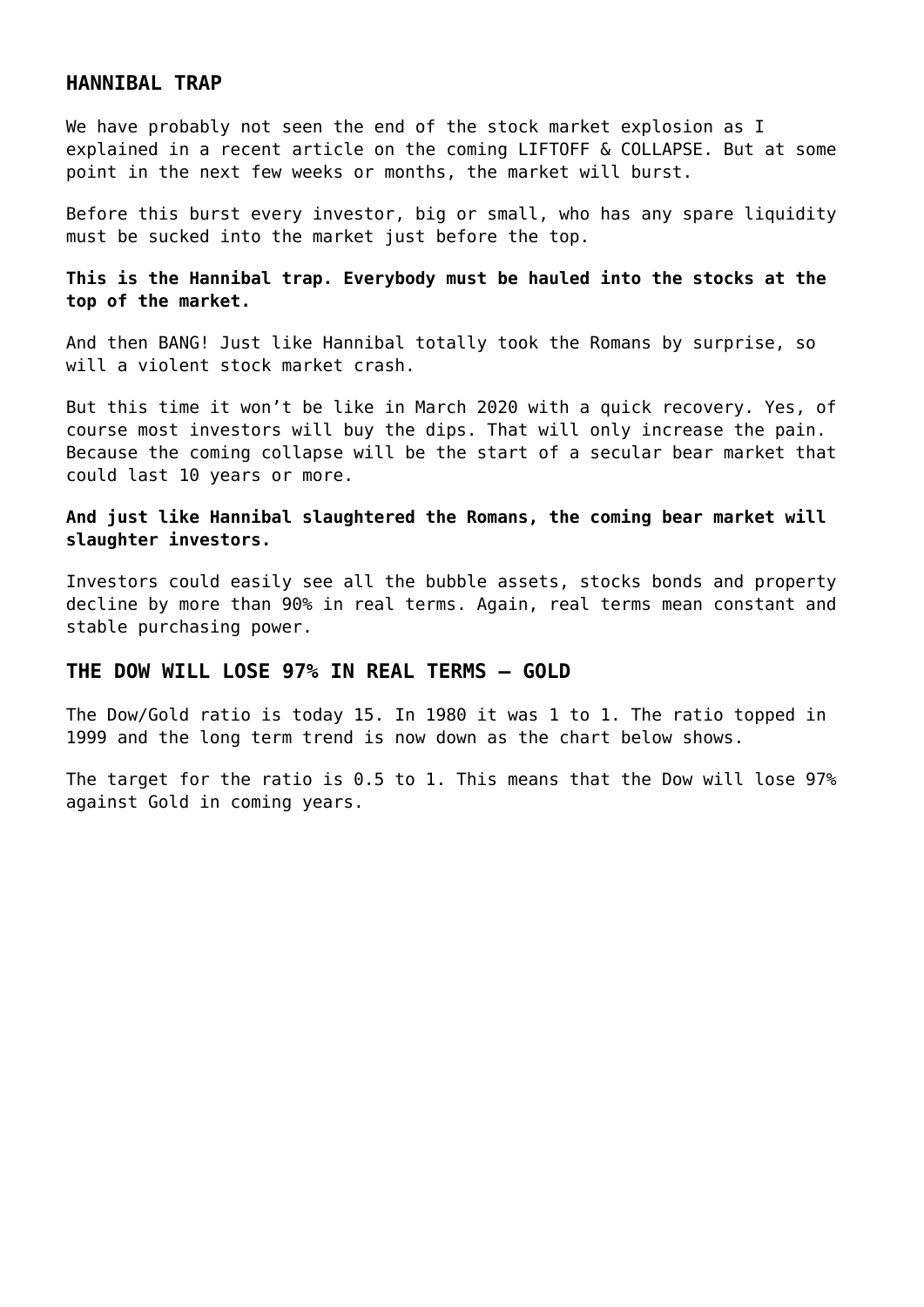# **CENTRAL BANKS HAVE CREATED FALSE MARKETS SINCE 1913**



Few people believe this magnitude of decline is possible.

But remember the Dow in itself went down 90% from 1929 to 1932 and that it took 25 years before it recovered.

This time the situation is drastically worse both from a debt point of view and overvaluation of stocks. So 95%+ is not unrealistic.

### **HISTORY PROVES THAT ONLY GOLD PRESERVES WEALTH IN REAL TERMS**

Only gold fulfils the role of always holding its value in real terms. Again history proves it.

One ounce of gold bought a good costume for a man in Hannibal's days, 2200 years ago, just as it does today.

Since investors have been saved by central banks for decades, they expect the same today. This is why they will stay invested and also buy every dip until they run out of money.

Sadly very few investors will get out before the bottom.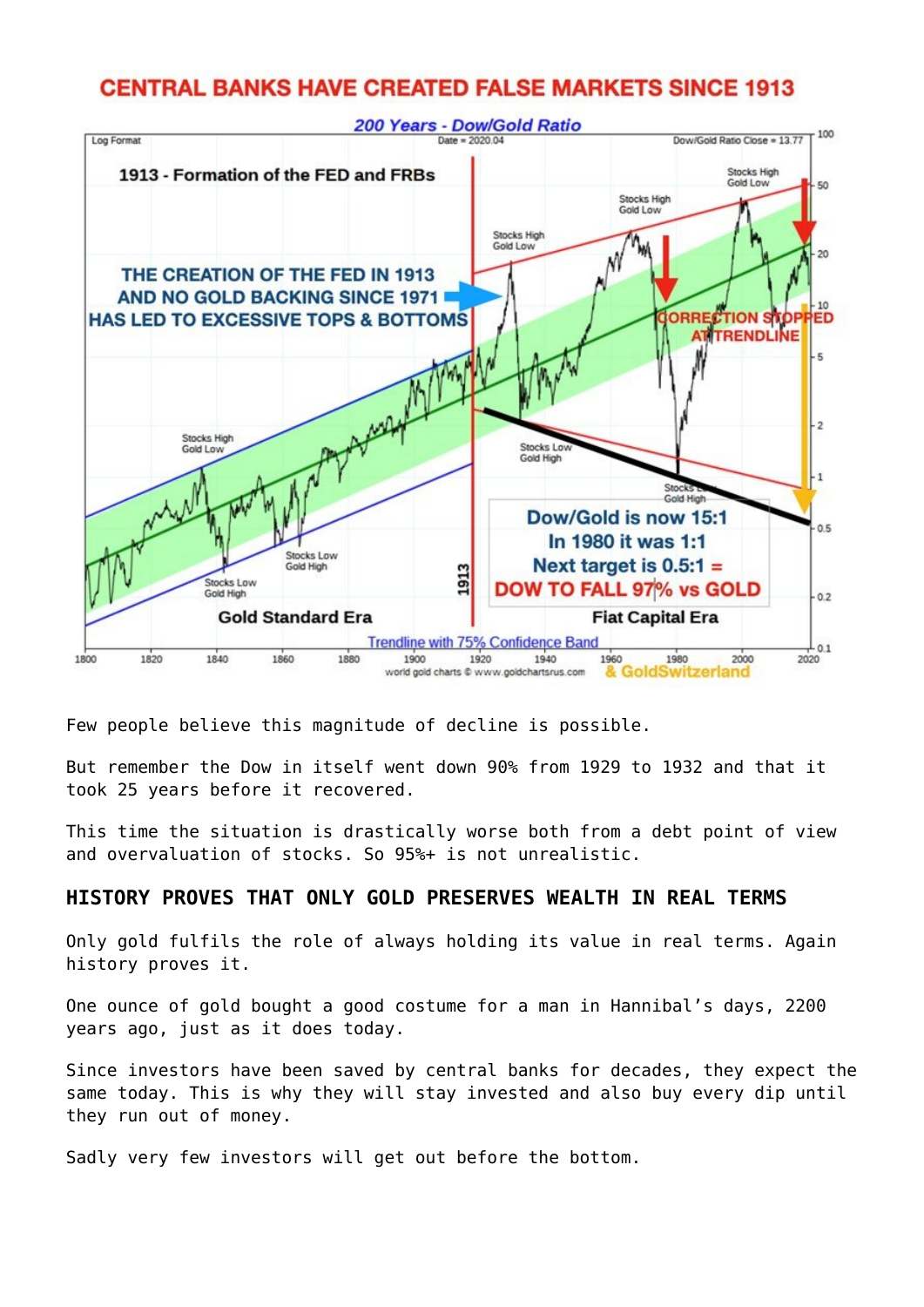#### **BIGGEST WEALTH DESTRUCTION**

**That is why we will see the biggest wealth destruction in history.** Instead of the 2,200 billionaires currently, the world might have as little as 200 in 5-10 years time (in today's money).

All businesses will of course not disappear. But earnings will decline dramatically and p/e's will collapse.

Let's take a business with a share price of \$300 today and earnings per share of \$10.

Thus the p/e is 30 (30x\$10=\$300).

If profits decline by 70% in a recession/depression and the p/e goes to 5 it will look as follows: Eps  $$3 \times 5$  p/e = \$15 share price.

So this company is still making a profit, albeit smaller. Still, the share price is down from \$100 to \$15 or by 95%.

P/e's of 5 or less are not unusual during depressions/recessions. I experienced this in the 1970s. The same happened in the 1930s.

#### **HISTORY, HISTORY HISTORY**

Again, as I often stress, **the best lessons we learn are from history.**

Everyone thinks "It is different today" but I promise it isn't. Almost everything we experience today has happened before.

So vast fortunes will be wiped out in coming years. And other fortunes will be made in areas like hard assets and the resource industry. Precious metals will be an obvious major beneficiary.

Some of the shrewd Swiss private banks like Lombard Odier advised their clients to hedge their portfolios with gold earlier this year. Very few wealth managers are as clever as 200 year old Swiss banks.

Precious metals mining stocks are likely to do spectacularly well in the coming currency collapse and so will gold and silver.

But the ultimate wealth preservation in the next 10 years is physical gold and silver held outside the banking system as history confirms.

Remember that markets can always go higher even though they are massively overvalued.

But when risk is at a maximum, investment is not about squeezing the last bit of profit out of your portfolio. Instead, it is all about protecting your profits. And you can't do that by staying fully invested in overvalued assets.

Remember that in a secular bear market everyone is a loser. The trick is to